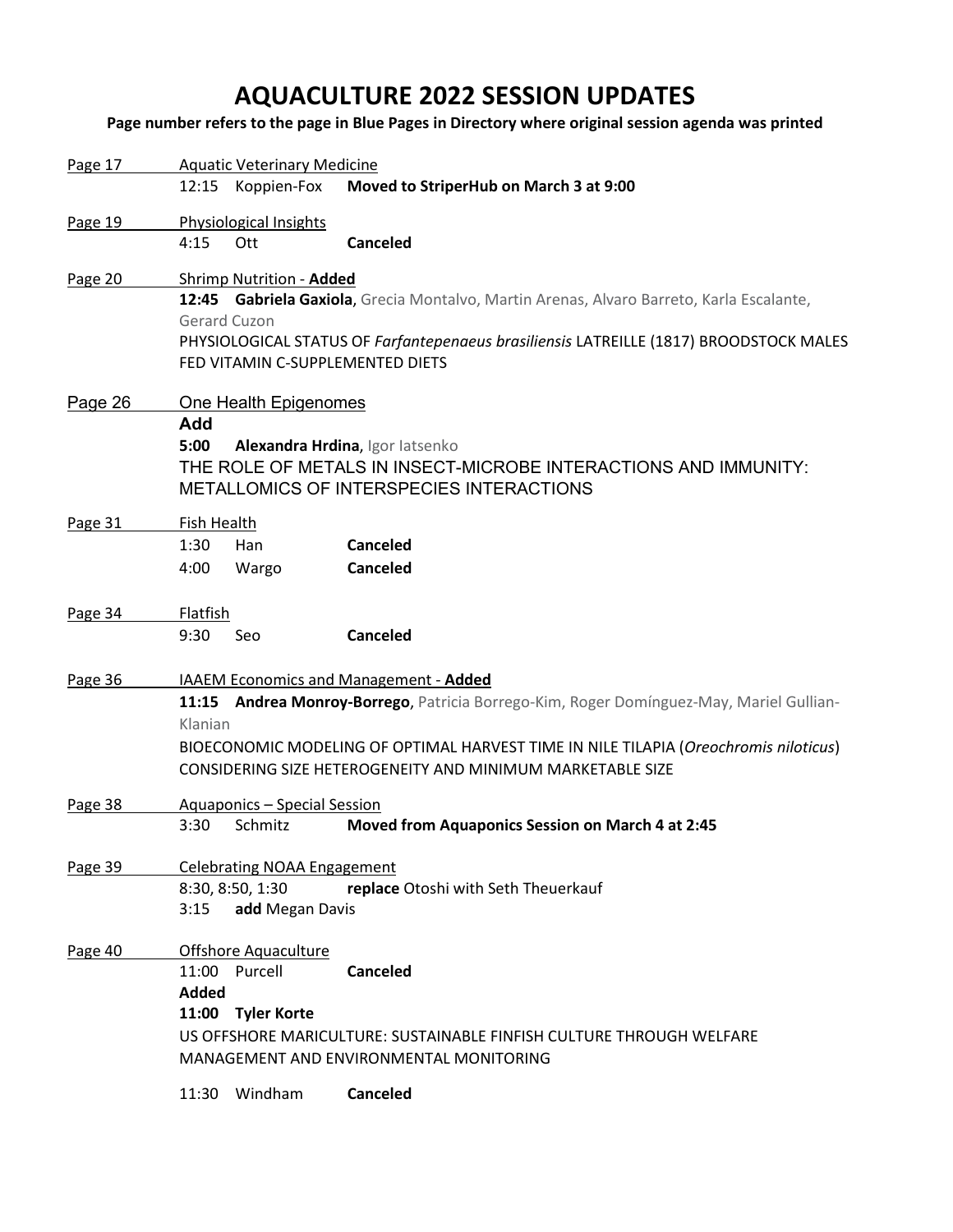| Page 41 | Offshore                                                                     |                                                                               |  |  |  |  |  |
|---------|------------------------------------------------------------------------------|-------------------------------------------------------------------------------|--|--|--|--|--|
|         | 1:30<br>Johanneson                                                           | Canceled                                                                      |  |  |  |  |  |
|         | Add                                                                          |                                                                               |  |  |  |  |  |
|         | 1:30<br><b>Rex Ito</b>                                                       |                                                                               |  |  |  |  |  |
|         | SALES AND MARKETING OF SASHIMI QUALITY TUNA AND FINFISH FROM                 |                                                                               |  |  |  |  |  |
|         | <b>OFFSHORE FARMS</b>                                                        |                                                                               |  |  |  |  |  |
|         |                                                                              |                                                                               |  |  |  |  |  |
|         | 11:00 Purcell                                                                | <b>Canceled</b>                                                               |  |  |  |  |  |
|         |                                                                              |                                                                               |  |  |  |  |  |
| Page 47 | <b>Shellfish Genetics</b>                                                    |                                                                               |  |  |  |  |  |
|         | 11:15 Krause                                                                 | <b>Canceled</b>                                                               |  |  |  |  |  |
| Page 50 | Ornamentals - Added                                                          |                                                                               |  |  |  |  |  |
| 3:15    | <b>Susan Laramore</b>                                                        |                                                                               |  |  |  |  |  |
|         |                                                                              | EFFECTS OF CULTURE SYSTEM AND DIET ON AMPHIPOD Parhyale hawaiensis PRODUCTION |  |  |  |  |  |
|         |                                                                              |                                                                               |  |  |  |  |  |
| Page 51 | Shellfish and Finfish Contaminants                                           |                                                                               |  |  |  |  |  |
|         | 9:00<br><b>Boley</b>                                                         | <b>Canceled</b>                                                               |  |  |  |  |  |
|         |                                                                              |                                                                               |  |  |  |  |  |
| Page 53 | Advances in Aquaculture Planning and Policy                                  |                                                                               |  |  |  |  |  |
|         | 12:15 Gross                                                                  | Canceled                                                                      |  |  |  |  |  |
|         |                                                                              |                                                                               |  |  |  |  |  |
| Page 55 | <b>Shellfish Planning Initiatives</b>                                        |                                                                               |  |  |  |  |  |
|         | 9:00<br>Getchis                                                              | <b>Canceled</b>                                                               |  |  |  |  |  |
| Page 59 | <b>Shrimp Health</b>                                                         |                                                                               |  |  |  |  |  |
|         | 11:45 Yingsunthonwattana                                                     | <b>Canceled</b>                                                               |  |  |  |  |  |
|         |                                                                              |                                                                               |  |  |  |  |  |
| Page 63 | California's Aquaculture Journey - Added                                     |                                                                               |  |  |  |  |  |
|         | <b>Torre Polizzi</b><br>4:00                                                 |                                                                               |  |  |  |  |  |
|         | MICRO 2 MACRO: ADVANCING KELP FARMING ON THE WEST COAST OF THE UNITED STATES |                                                                               |  |  |  |  |  |
|         | <b>Aquacultural Engineering Society Session</b>                              |                                                                               |  |  |  |  |  |
|         |                                                                              |                                                                               |  |  |  |  |  |
|         | 1:45<br>Kasera                                                               | Canceled                                                                      |  |  |  |  |  |
|         | <b>Added</b>                                                                 |                                                                               |  |  |  |  |  |
|         | 1:45<br>Matthew Moldovan, Jacob Schloss                                      |                                                                               |  |  |  |  |  |
|         | RAPID VIDEO SYSTEM DEVELOPMENT WITH OPALEYE, AN OPEN SOURCE PORTABLE VIDEO   |                                                                               |  |  |  |  |  |
|         | <b>TOOLKIT</b>                                                               |                                                                               |  |  |  |  |  |
|         |                                                                              |                                                                               |  |  |  |  |  |
| Page 64 | <b>Aquacultural Engineering Society Session</b>                              |                                                                               |  |  |  |  |  |
|         | 4:00<br>Hall                                                                 | <b>Canceled</b>                                                               |  |  |  |  |  |
|         | <b>Added</b>                                                                 |                                                                               |  |  |  |  |  |
|         | 4:00<br><b>Bijoy Kumar Ghosh</b>                                             |                                                                               |  |  |  |  |  |
|         |                                                                              | HYDRAULIC IMPACT ON FISH MIGRATION IN A SARIAKANDHI FISH PASS OF BANGLADESH   |  |  |  |  |  |
|         |                                                                              |                                                                               |  |  |  |  |  |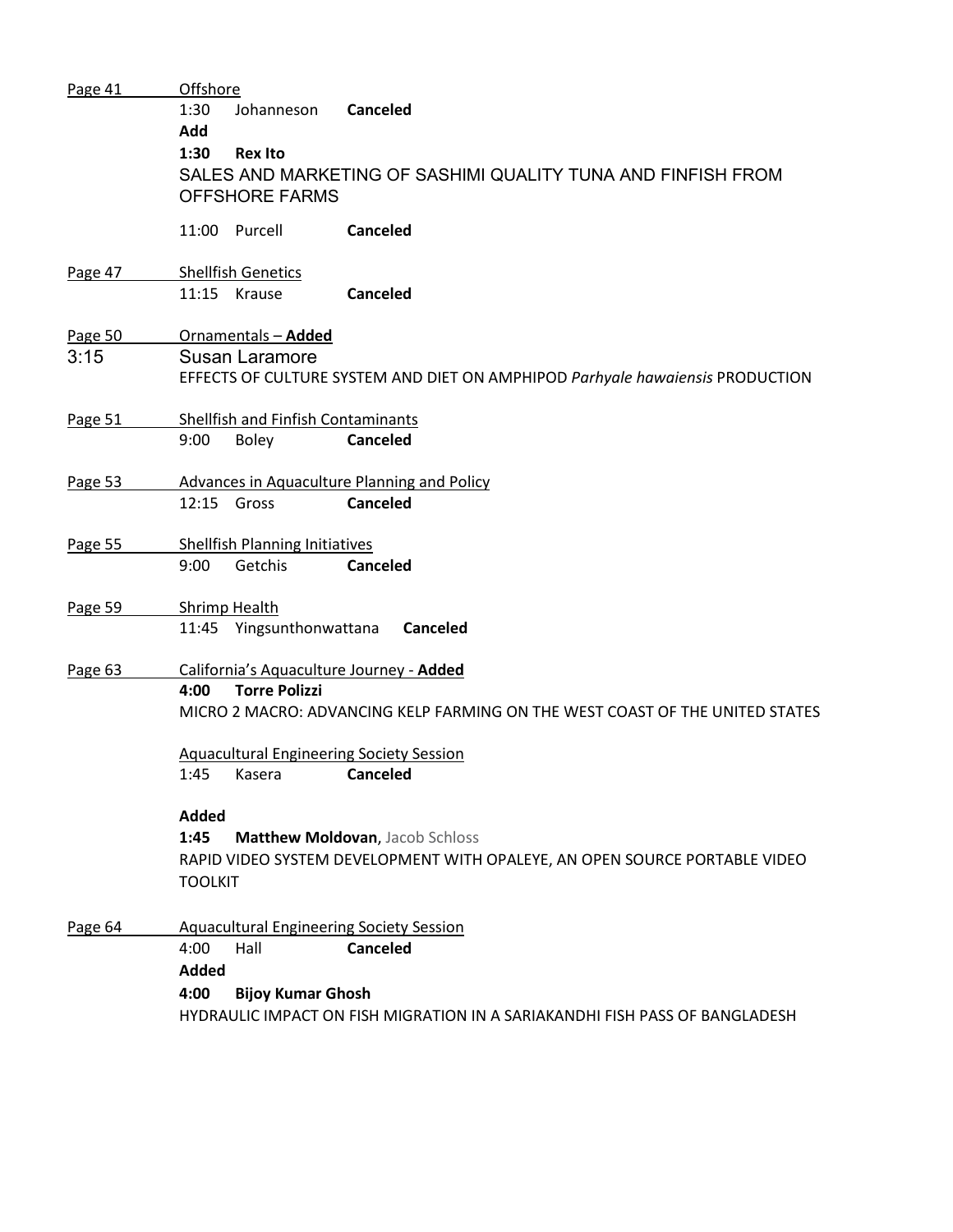| Page 67 |                |                                                                              | <b>Ecology Environment and Wild Culture</b>                                               |  |  |  |  |
|---------|----------------|------------------------------------------------------------------------------|-------------------------------------------------------------------------------------------|--|--|--|--|
|         | 4:45           | McAllister                                                                   | Canceled                                                                                  |  |  |  |  |
|         |                | Moved from 5:30                                                              |                                                                                           |  |  |  |  |
|         | 4:45           |                                                                              | Gretchen Grebe, Loretta Roberson, David Bailey, Cliff A. Goudey, Hauke Kite-Powell, Scott |  |  |  |  |
|         |                |                                                                              | Lindell, Domenic Manganelli, Michael Marty-Rivera, Crystal Ng, Charles Yarish             |  |  |  |  |
|         |                | DEVELOPMENT OF CULTIVATION SYSTEMS AND BEST MANAGEMENT PRACTICES FOR SEAWEED |                                                                                           |  |  |  |  |
|         |                |                                                                              | AQUACULTURE IN THE TROPICAL U.S. AND CARIBBEAN                                            |  |  |  |  |
| Page 69 |                | <b>Mangrove Shellfish</b>                                                    |                                                                                           |  |  |  |  |
|         | 4:00           | Tang                                                                         | Canceled                                                                                  |  |  |  |  |
|         | Add            |                                                                              |                                                                                           |  |  |  |  |
|         | 4:00           | <b>Acacia Alcivar-Warren</b>                                                 |                                                                                           |  |  |  |  |
|         |                |                                                                              | Mangrove Reforestation of the Chone River Estuary of Ecuador                              |  |  |  |  |
|         |                |                                                                              |                                                                                           |  |  |  |  |
| Page 71 |                | Finfish Genetics - Added                                                     |                                                                                           |  |  |  |  |
|         | 9:45           |                                                                              | Kimia Kajbaf, Mosope Abanikannda, Denina Simmons, Vikas Kumar                             |  |  |  |  |
|         |                |                                                                              | STUDYING THE UNDERLYING MECHANISM OF GROWTH IN RESPONSE TO COMPENSATORY                   |  |  |  |  |
|         |                |                                                                              | FEEDING REGIME: A PROTEOMICS APPROACH                                                     |  |  |  |  |
| Page 72 |                | East Coast Shellfish                                                         |                                                                                           |  |  |  |  |
|         | 9:00           | Barr                                                                         | <b>Canceled</b>                                                                           |  |  |  |  |
| Page 73 |                | <b>East Coast Shellfish</b>                                                  |                                                                                           |  |  |  |  |
|         | 10:30 Getchis  |                                                                              | Canceled                                                                                  |  |  |  |  |
|         |                | <b>Genetic Engineering</b>                                                   |                                                                                           |  |  |  |  |
|         | 9:00           | Khalla                                                                       | <b>Canceled</b>                                                                           |  |  |  |  |
| Page 74 |                | <b>Genetic Engineering</b>                                                   |                                                                                           |  |  |  |  |
|         | 11:00 Kjaerner |                                                                              | <b>Canceled</b>                                                                           |  |  |  |  |
| Page 75 | Parasites      |                                                                              |                                                                                           |  |  |  |  |
|         | 11:15 Casuso   |                                                                              | <b>Canceled</b>                                                                           |  |  |  |  |
| Page 75 |                | Scallops - Switch talks                                                      |                                                                                           |  |  |  |  |
|         | 9:15           | Roman is now 9:30                                                            |                                                                                           |  |  |  |  |
|         | 9:30           | Clark is now 9:15                                                            |                                                                                           |  |  |  |  |
| Page 76 |                | Shrimp and Other Crustaceans - Added                                         |                                                                                           |  |  |  |  |
|         |                | 11:15 Dane Klinger, Garrett Goto                                             |                                                                                           |  |  |  |  |
|         |                | A NATURE-BASED SOLUTIONS APPROACH TO SHRIMP AQUACULTURE EFFLUENT MANAGEMENT  |                                                                                           |  |  |  |  |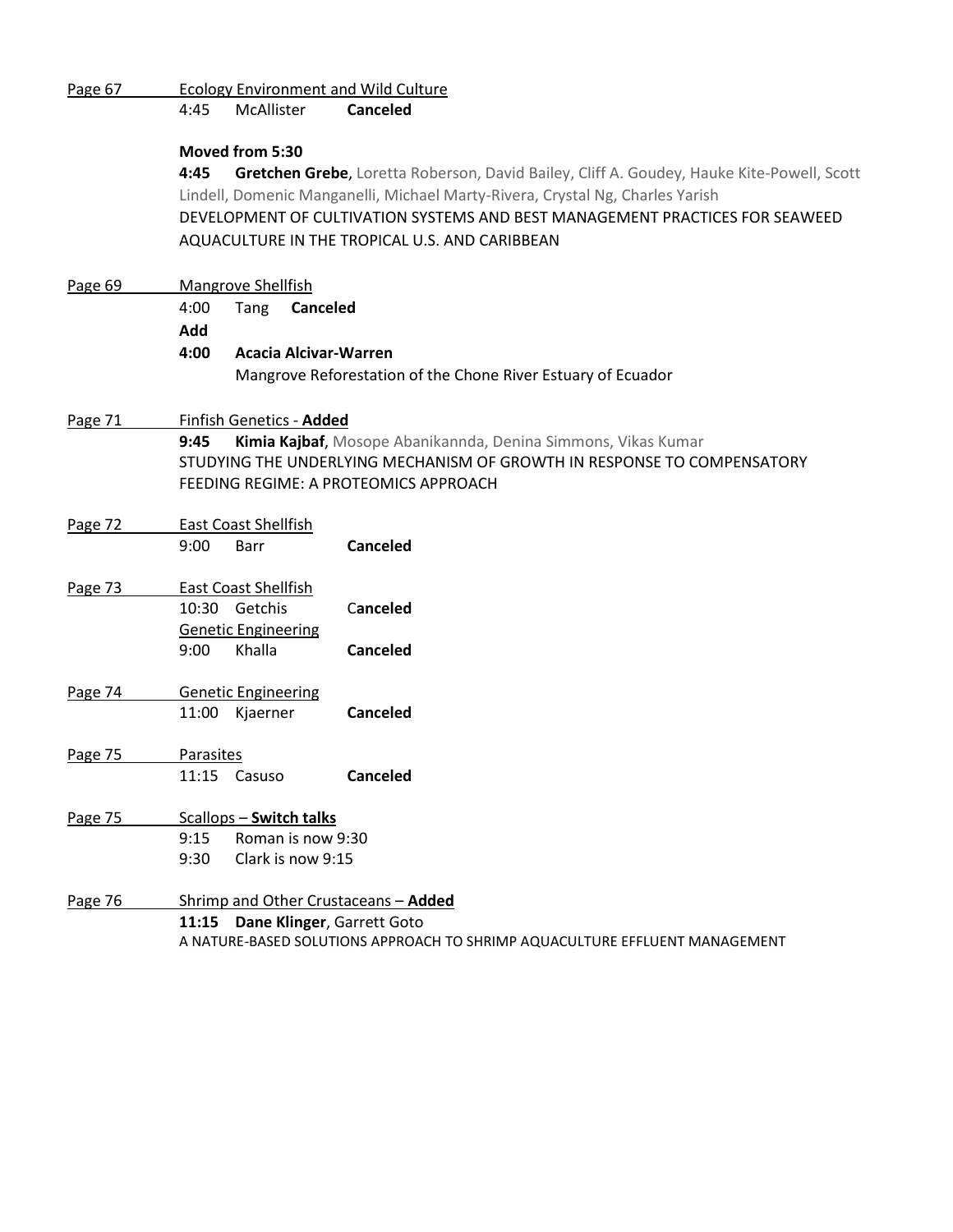#### **Page 77 Climate Change – Completely New Agenda – disregard full agenda in Blue Pages**

#### **8:30 Cliff Cosgrove**, Michelle Rub

NOAA's Office of Aquaculture scientists will discuss methods and results on the International Council for the Exploration of the Sea's (ICES) Workshop on Pathways to Climate-Aware Advice (WKCLIMAD).

**8:45 Gregor Reid,** Leigh Howarth, Danielle Dempsey

Climate Change vulnerability assessments and aquaculture

**9:00 Daneille Dempsey,** Gregor Reid, Leah Lewis-McCrea, Nicole Torrie

Coastal ocean monitoring at biologically relevant scales: supporting aquaculture risk management

**9:15 Sarah Spiegler**, Jacob Boyd, Eric Herbst

Incorporating Climate resilience into North Carolina's Shellfish aquaculture industry

#### **9:30 Call Nichols**

Finding common ground among US shellfish producers: a year on the road with the shellfish growers climate coalition

#### **9:45 Angelo Depaola**

Shellevator: scalable platform and method that automates and mobilizes shellfish aquaculture

#### **10:00 Break**

#### **10:30 David Peter, Mina Baya**

Impact of climate change on fisheries and aquaculture in the developing workd and opportunities for adaptation

**10:45 Rebeca Mata**, Sara E. Boles, Tien-Cieh Hung, Jackson Gross

Influence of rising ocean temperature on the red abalone *Haliotis rufescens* through changes in its food source, marine seaweed *Palmaria mollis*

**11:00 Danielle Dempsey,** Gregor Reid, Ryan orricks, Leah Lewis-McCrea

Stocking size and growth rate estimates of Atlantic salmon under different coastal temperature profiles: guiding yearroung and seasonal siting under a changing climate

**11:15 Zhongqi Chen**, Brian Small, Chris Caudil, Ronald hardy, Shawn Narum Genomic regions associated with thermal adaptation in redband trout *Oncorhynchus mykiss gairdneri*

# **11:30 Anthony (Kurt) Gamperl**, Zaman Sajid, Javier Santander, Chris Parrish, Albert Caballero-Solares, Sarah Lehnert, Ramon Filgueira, Stephanie Colombo, Cynthia MacKenzie, Gerald Singh Abiotic and biotic challenges facing salmon aquaculture in the era of climate change: understanding and managing

interactive effects that result in mortality

#### **11:45 Timothy Green,** Marissa Wright-LaGreca, Clara Mackenzie, Karen Leask

Ocean acidification alters developmental timing and gene expression of ion transport proteins during larval development in resilient and susceptible lineages of the Pacific oyster *Crassostrea gigas*

#### **12:30-1:30 Lunch**

**1:30 Jeff Hetrick,** Alexis Valauri-Orton, Burke Hales, Jacqueline Ramsay, Kaitlyn Lowder, Maile Branson Adapting to the invisible: the pCo2 to go as low-cost tool to address ocean acidification impacts in hatcheries

### **1:45 Don Kent**, Kat Montgomery

Marine aquaculture can mitigate impacts of climate change and increase security of the world's seafood supply **2:00 Colin Beal,** Leda Van Doren, David Hazlebeck, Amha Belay, B. Greg Mitchell

# Sustainable aquafeed: producing microalgae with atmospheric CO2 and solar electricity

#### **2:15 Jennie Korus**

The progress and future of automated plankton and water quality mitigation strategies in a changing climate

## **2:30 Heidi Alleway**

Climate-friendly seafood: pathways for emissions reductions and carbon sequestration in marine aquaculture

#### **2:45 Sally McGee**

Wrap up & survey results

| Page 78 | Education |       |                 |
|---------|-----------|-------|-----------------|
|         | 8:30      | Brune | <b>Canceled</b> |

Page 80 Aquaculture Education 4:00 Caajski **Canceled**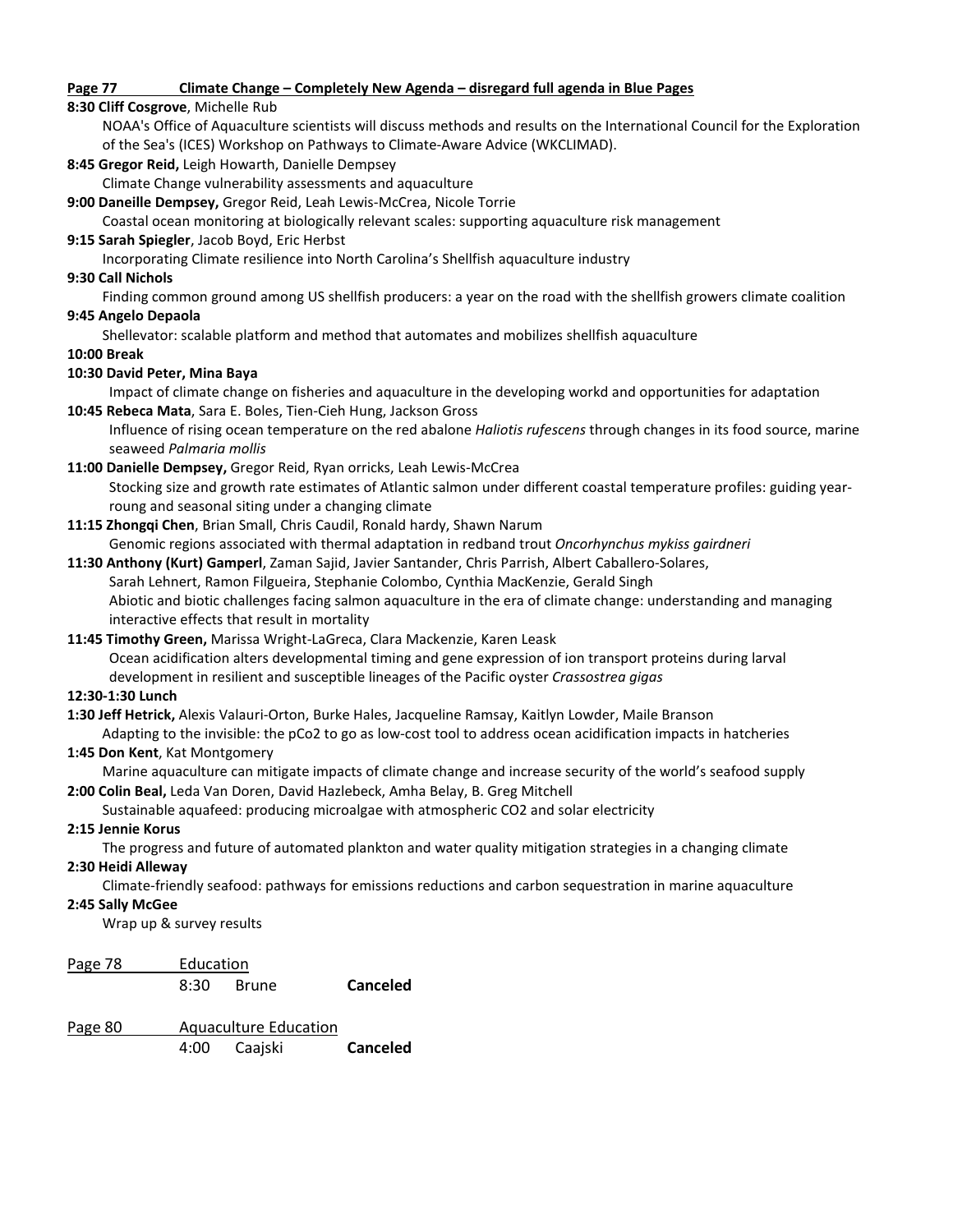| Page 81      | Aquaponics - Talk moved and new talk added                                       |                                                                                |                                                                              |  |  |  |  |
|--------------|----------------------------------------------------------------------------------|--------------------------------------------------------------------------------|------------------------------------------------------------------------------|--|--|--|--|
|              | 2:45                                                                             |                                                                                | Schmitz moved to Aquaponics Special Session at 3:30                          |  |  |  |  |
|              | Added                                                                            |                                                                                |                                                                              |  |  |  |  |
|              | 2:45                                                                             | <b>CARLOS LEON</b>                                                             |                                                                              |  |  |  |  |
|              |                                                                                  | BIO-INTEGRATED AQUAPONICS: AN INTENSIVE COMMERCIAL PRODUCTION OF TILAPIA IN AN |                                                                              |  |  |  |  |
|              | INTEGRATED AQUAPONICS SYSTEM USING ALTERNATIVE FISH FEED                         |                                                                                |                                                                              |  |  |  |  |
| Page 83      | Fish Nutrition and Feeds -                                                       |                                                                                |                                                                              |  |  |  |  |
|              | 12:00                                                                            | Snyder                                                                         | Canceled                                                                     |  |  |  |  |
|              | Added                                                                            |                                                                                |                                                                              |  |  |  |  |
|              | 12:00                                                                            |                                                                                | Abigail Bockus, Angela Casillo, Madison Powell, Wendy Sealey, Gibson Gaylord |  |  |  |  |
|              |                                                                                  | SHOULD WE BE REGULATING AQUAFEED PH?                                           |                                                                              |  |  |  |  |
|              | Added                                                                            |                                                                                |                                                                              |  |  |  |  |
|              | 12:30                                                                            |                                                                                | <b>Vikas Kumar,</b> Mosope Abanikannda, Liz Koutsos, Alejandra McComb        |  |  |  |  |
|              | DIETARY SUPPLEMNTATION OF WHOLE AND/ PARTIALLY DEFATTED BLACK SOLDIER FLY LARVAL |                                                                                |                                                                              |  |  |  |  |
|              | MEAL ENHANCES THE PLANT PROTEIN (SOYBEAN MEAL) UTILIZATION IN RAINBOW TROUT      |                                                                                |                                                                              |  |  |  |  |
| Page 84      | Vibriosis in Aquaculture                                                         |                                                                                |                                                                              |  |  |  |  |
|              |                                                                                  | 11:30 Kessel                                                                   | Canceled                                                                     |  |  |  |  |
| Page 85 & 86 | Abalone                                                                          |                                                                                |                                                                              |  |  |  |  |
|              | 1:30                                                                             | <b>Boles</b>                                                                   | Canceled                                                                     |  |  |  |  |
|              | 2:00                                                                             | Marshman                                                                       | Canceled                                                                     |  |  |  |  |
|              | 2:45                                                                             | Castro                                                                         | Canceled                                                                     |  |  |  |  |

# **POSTER ADDITIONS**

**Board #123 Gianmarco David**, Evelize FS David, Vitória A Silva, Elisangela C. Caceris REDUCING OFF FLAVOR IN TILAPIAS CULTURED IN EARTHERN PONDS BY MONITORING AND MITIGATING CIANOBACTERIA.

**Board #134 Fernando Yamamoto**, Jonathan Reifers, Penelope Lucas, Charles Walker, Matt Griffin, David Wise LIPID SUPPLEMENTATION IMPROVED FEED EFFICIENCY AND PROTEIN UTILIZATION IN CHANNEL CATFISH (*Ictalurus punctatus*)

**Board #153 Hannah Farley**, Tim Regan, Mick Watson, Frederico Batista, David Bass, Tim Bean EARLY EXPERIMENTS IN UNDERSTANDING THE ROLE AND OPTIMISATION OF THE MICROBIOME IN MOLLUSCAN LARVAL DEVELOPMENT

**Board #269 Beatriz Ibarra-Mendoza**, Beatriz Yáñez-Rivera, Luciana Raggi, Miguel Betancourt-Lozano, Bruno Gómez-Gil

GUT MICROBIOME DYSBIOSIS IN *Danio rerio* EXPOSED TO GLYPHOSATE